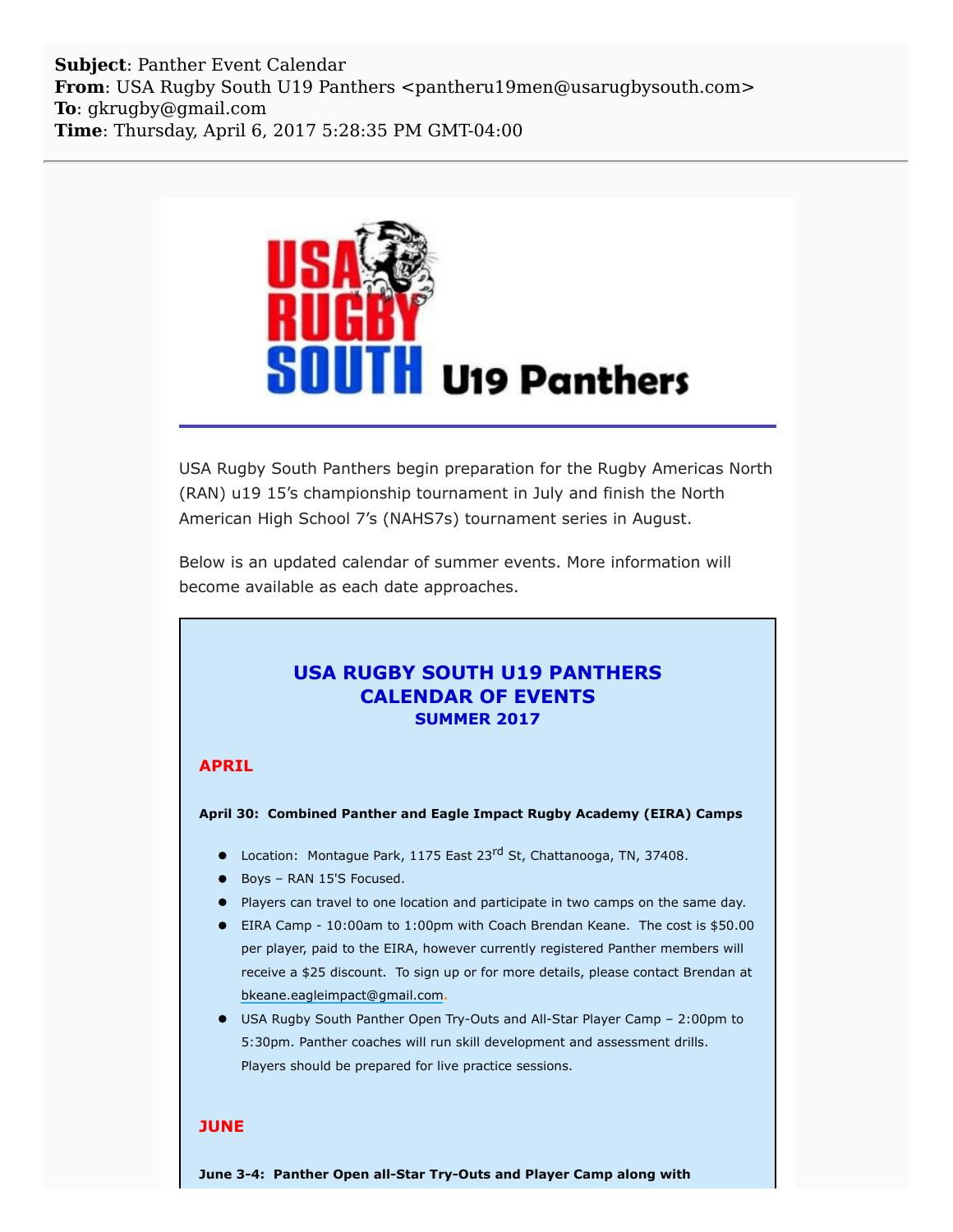## **the South All-State Competition in Murfreesboro, TN at Middle Tennessee State University (MTSU)**

- **•** Location: MTSU Rugby Complex, 2111 East Main St., Murfreesboro, TN 37130.
- Boys RAN 15's Focused.
- On Saturday, South All-State teams will play in multiple scrimmages as they prepare for the upcoming High School Regional Cup Tournament (RCT). Panther coaches will be on-site to scout potential new players.
- Also on Saturday and for those interested and not playing in the RCT, the Panthers will hold open all-star try-outs and a player camp starting at 10:00am.
- On Sunday, the Panther Camp continues from 9:00am to 12:00pm. Afterwards, the MTSU Live Rugby Camp begins (see next event date below).
- This is a big weekend of rugby so all current Panther players should plan to attend.

#### **June 4-8: MTSU Rugby Live Camp**

Players are encouraged to attend the MTSU 4 day rugby camp that follows Sunday's Panther Camp. For more information, please visit: [http://mtrugbycamps.com/](http://usarugbysouthpanthers.us14.list-manage.com/track/click?u=eb4b15ceee985d50206754bca&id=cf0a42ac29&e=6a1545ea88)

# **June 17-18: Panther Open All-Star Try-Outs and Player Camp along with the High School Regional Cup Tournament (RCT) at Life University in Atlanta (Marietta), GA**

- Location: Life University Rugby Fields, 1269 Barclay Cir, SE Marietta, GA 30060
- Boys RAN 15's Focused.
- Players not involved in the RCT are welcomed to join and participate in the Panther Camp.

## **JULY**

### **July 1-2: RAN Final Preparation Camp**

- $\bullet$  Location TBD
- Boys RAN 15's Focused.
- **•** Final RAN Preparation Camp.

**July 13-22: RUGBY AMERICAS NORTH (RAN) U19 15'S CHAMPIONSHIPS – Miami, FL**

Confirmed competing teams include USA Rugby South, Cayman, Mexico, Bermuda, Trinidad, Turks & Caicos, and South America.

### **AUGUST**

#### **August 3-5: NORTH AMERICAN INVITATIONAL 7'S – Salt Lake City, UT**

- Boys u18 Elite and Boys u16 Elite.
- Final stop for the North American High School 7s series (NAHS7s).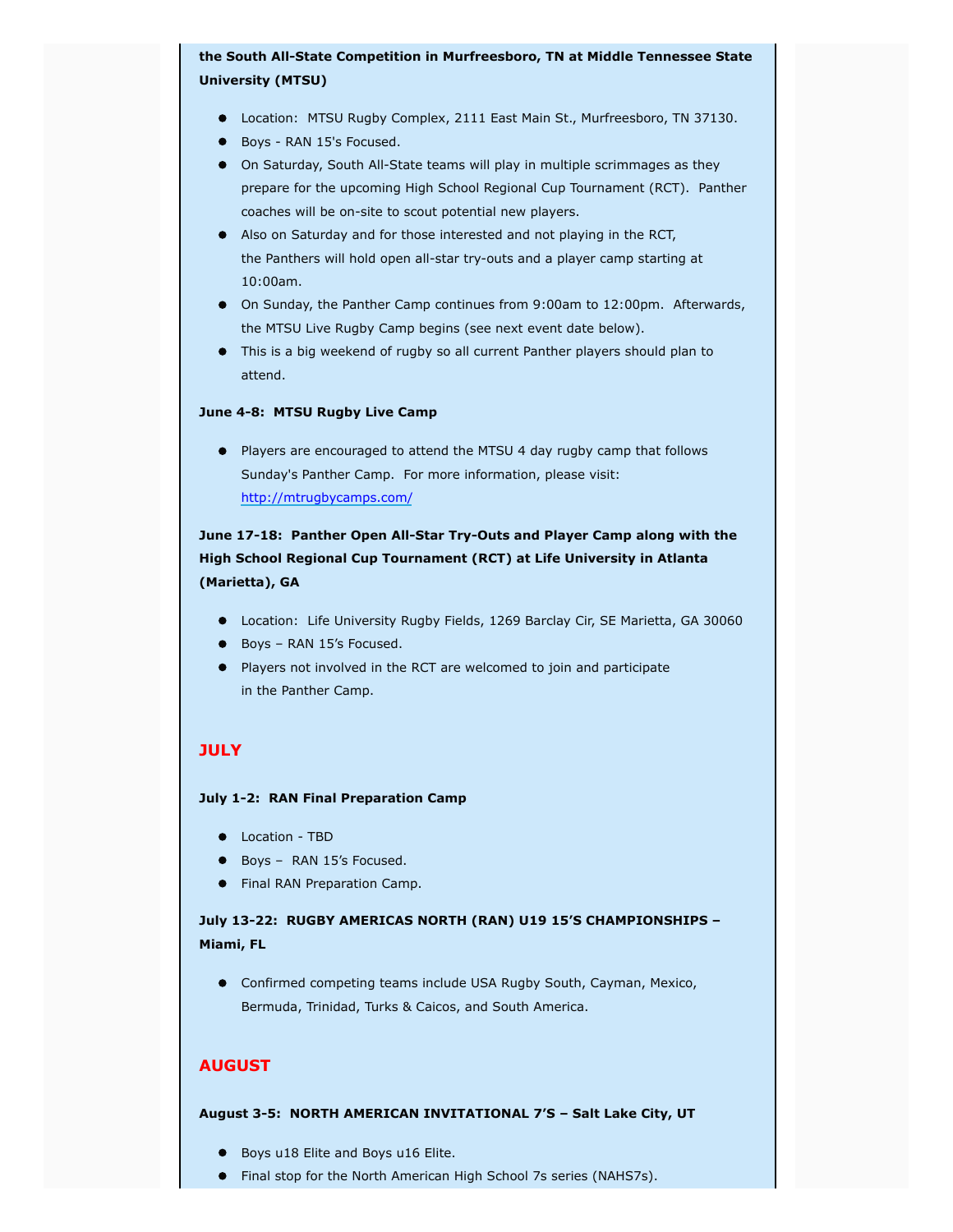



[https://rugbyamericasnorth.com/](http://usarugbysouthpanthers.us14.list-manage1.com/track/click?u=eb4b15ceee985d50206754bca&id=7583caefb3&e=6a1545ea88) [http://www.nahs7s.com/](http://usarugbysouthpanthers.us14.list-manage1.com/track/click?u=eb4b15ceee985d50206754bca&id=f2f7b49b59&e=6a1545ea88).

# **PLAYER ELIGIBILITY REQUIREMENTS**

Current and interested Panther players must register with our program and submit an annual \$25 feee. New participants can do that here: [https://form.jotform.com/theresa812/2016-2017-All-StarRugbyReg](http://usarugbysouthpanthers.us14.list-manage.com/track/click?u=eb4b15ceee985d50206754bca&id=60b9444bd8&e=6a1545ea88)

Panther players must also be current with USA Rugby CIPP Player Registration requirements, at which can be found: [www.usarugby.org/membership/](http://usarugbysouthpanthers.us14.list-manage.com/track/click?u=eb4b15ceee985d50206754bca&id=b066a00bfe&e=6a1545ea88)

Players interested in defending the Panthers' 1st Place title in the 2017 RAN Championships must be born January 1, 1998 or later and meet the World Rugby Regulation (8) for 3-year residency requirements. More information can be found via their website: [https://rugbyamericasnorth.com/](http://usarugbysouthpanthers.us14.list-manage.com/track/click?u=eb4b15ceee985d50206754bca&id=9d1c3e254a&e=6a1545ea88)

During Panther camps and try-outs, please wear a numbered jersey, rugby shorts, and cleats. Also bring a mouthpiece and your own tape and or braces if needed. Please bring plenty of water and snacks.

### **MANAGEMENT**

Director of USA Rugby South - Kevin Kitto [k.kitto@verizon.net](mailto:k.kitto@verizon.net) South u19 & Youth Program Director - Mark Williams [mwilliams@rsucontractors.com](mailto:mwilliams@rsucontractors.com) Management & Travel - Theresa Williams [theresa@willtravelvacations.com](mailto:theresa@willtravelvacations.com) Marketing & Communications - Dana Catron [xxrugby@gmail.com](mailto:xxrugby@gmail.com)

### **SOCIAL MEDIA**

Website www.usarugbysouthpanthers.com/ Join us on Facebook [https://www.facebook.com/groups/686006471445734/](http://usarugbysouthpanthers.us14.list-manage.com/track/click?u=eb4b15ceee985d50206754bca&id=9f9c283cc8&e=6a1545ea88)



**Contact Us:** [pantheru19men@usarugbysouth.com](mailto:pantheru19men@usarugbysouth.com)

Want to change how you receive these emails?